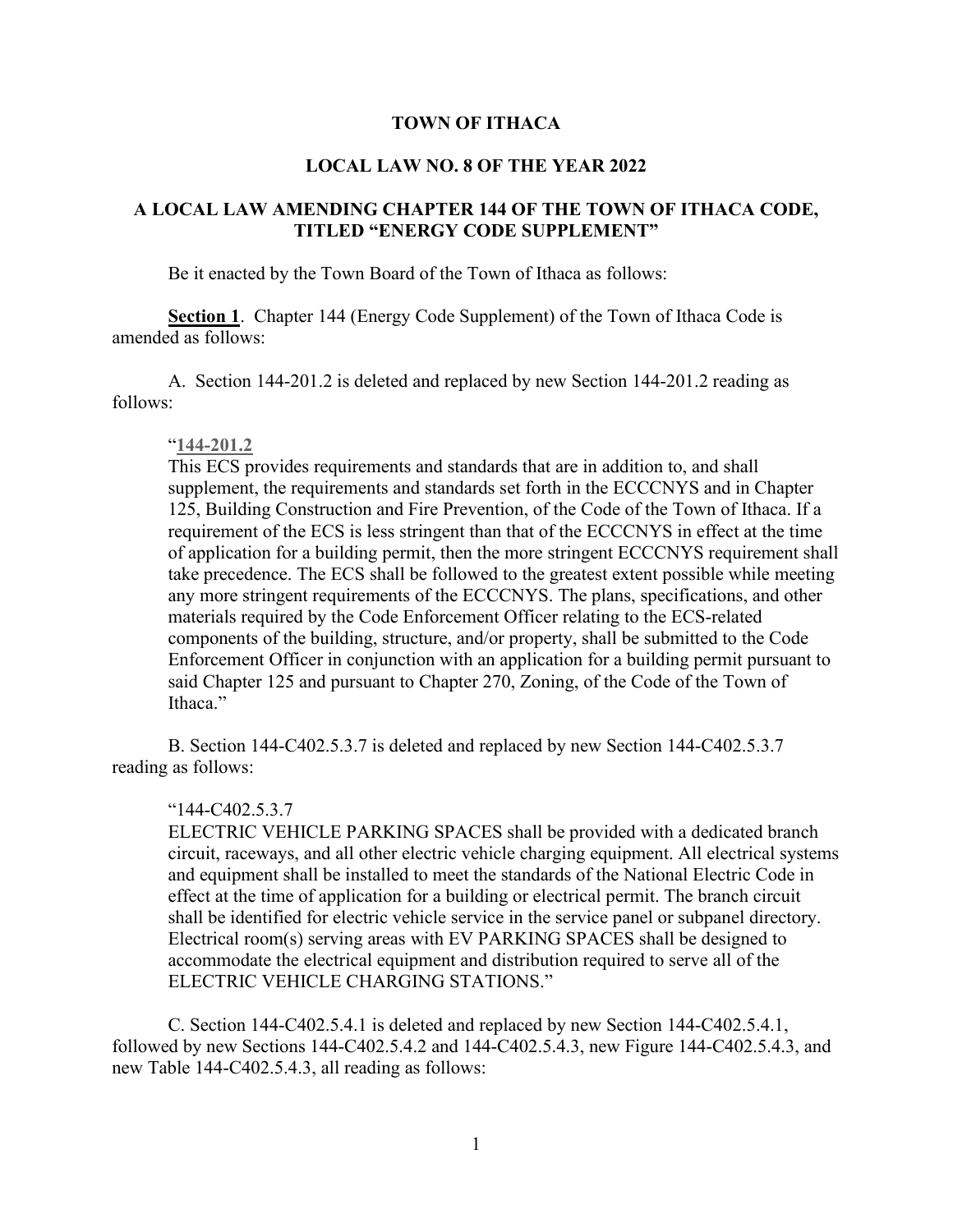#### "144-C402.5.4.1

The building must maintain 50% or more of the following five existing building elements, based on their total combined surface area.

- A. Exterior of above-grade and below-grade exterior walls
- B. Interior of above-grade and below-grade exterior walls
- C. Floors
- D. Ceilings
- E. Roof decks as defined by the Building Code of New York State (exterior surface area)

The 50% threshold relates to the total combined surface area of all listed building elements. Any individual elements, or portions thereof, may be replaced, as long as the total surface area of all the unaltered elements is at least 50% of the starting (preconstruction) total surface area of the elements.

#### 144-C402.5.4.2

Any insulation may be altered to the extent allowed by the ECCCNYS in effect at the time of building permit application. The existing building structure must be re-purposed for a different permitted use (for example, when an old school is adapted for use as apartments). A MAJOR RENOVATION of a building and re-use for the same purpose shall not be eligible for this point.

#### 144-C402.5.4.3 Examples

The diagrams and example calculation below are for informational purposes only. All requirements are included in 144-C402.5.4.1 and 144-C402.5.4.2, above. The simplified diagrams in Figure 144-C402.5.4.3 highlight which surface areas should be counted for two example buildings. An example calculation is provided in Table 144-C402.5.4.3. The diagram on the left shows a small residential building with a basement and an attic with insulation on the floor. The exterior surface area of the roof deck is counted, and the ceiling of the second story is counted; note that the floor of the attic is not counted. The diagram on the right shows a two-story commercial building with a flat roof and no basement or attic. Insulation is between the roof deck and the ceiling of the second story.

Figure 144-C402.5.4.3



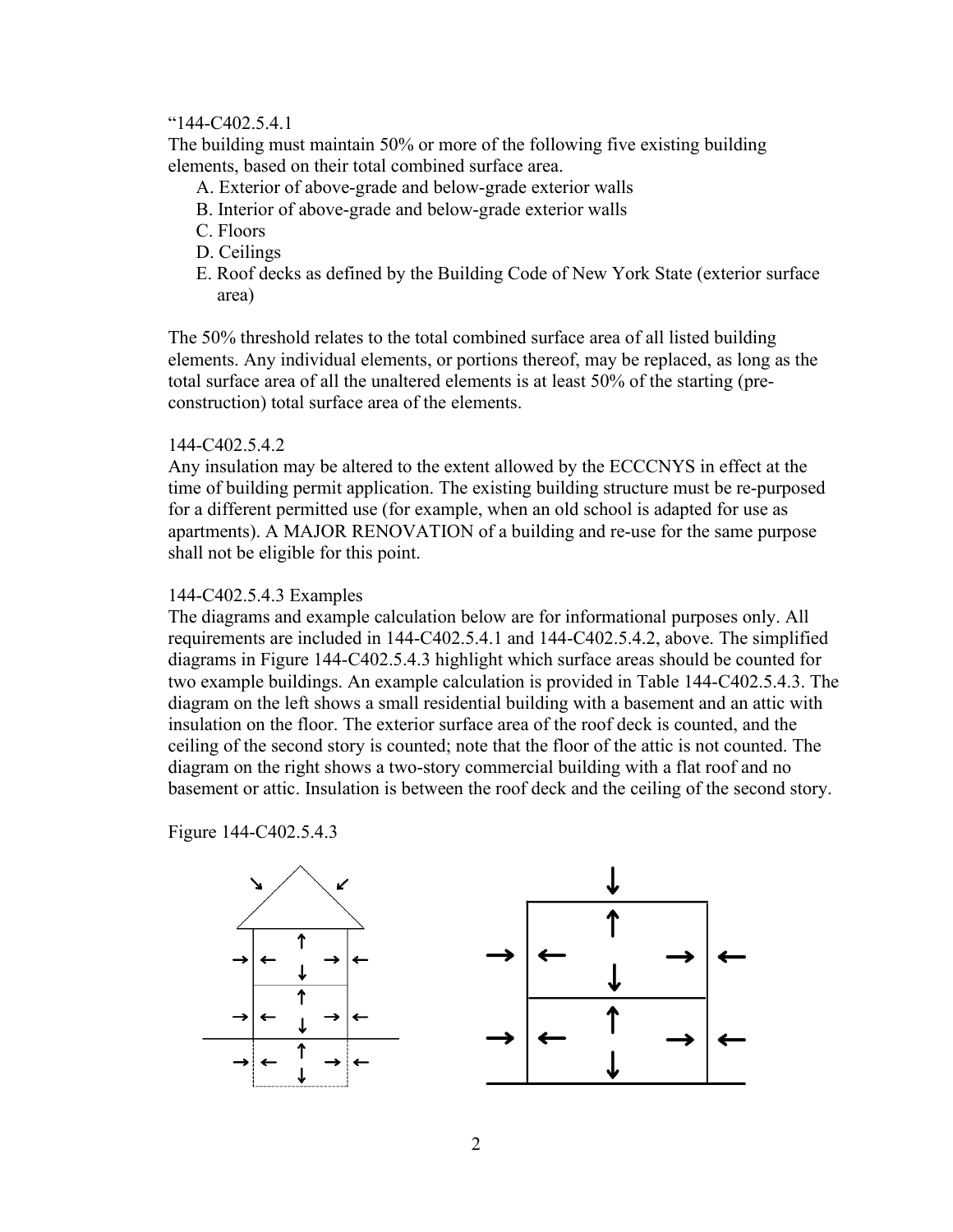# Table 144-C402.5.4.3

| <b>Adaptive Reuse Example Calculation - Single Family Home</b>                                                  |                |             |  |
|-----------------------------------------------------------------------------------------------------------------|----------------|-------------|--|
| <b>Home Dimensions</b>                                                                                          |                |             |  |
| <b>Building width</b>                                                                                           | 30             | lft         |  |
| <b>Building length</b>                                                                                          | 30             | lft         |  |
| <b>Stories</b>                                                                                                  | $\overline{2}$ |             |  |
| Height/story                                                                                                    | 10             | lft         |  |
| Height of basement                                                                                              | 8              | lft         |  |
| Height of roof peak from 2nd floor ceiling                                                                      | 10             | lft         |  |
| A. Exterior of above-grade and below-grade exterior walls                                                       |                |             |  |
| 8 above grade walls (N, S, E, W walls of two stories)                                                           | 8              |             |  |
| Surface area of each above grade wall                                                                           |                | 300   sq ft |  |
| Total surface area above-grade exterior walls                                                                   | 2,400          | sq ft       |  |
| 4 below grade walls (N, S, E, W walls of basement)                                                              | 4              |             |  |
| Surface area of each below-grade wall                                                                           | 240            | sq ft       |  |
| Total surface area below-grade exterior walls                                                                   | 960            | sq ft       |  |
| Total surface area, exterior of above-grade and below-grade exterior walls                                      | 3,360          | sq ft       |  |
|                                                                                                                 |                |             |  |
| B. Interior of above-grade and below-grade exterior walls<br>Use same calculations as for exterior side (above) |                |             |  |
| Total surface area, interior of above-grade and below-grade exterior walls                                      | 3,360 $sqft$   |             |  |
|                                                                                                                 |                |             |  |
| C. Floors                                                                                                       |                |             |  |
| 3 floors (1st story, 2nd story, basement)                                                                       | 3              |             |  |
| Surface area of floor                                                                                           |                | 900   sq ft |  |
| <b>Total surface area, floors</b>                                                                               | 2,700          | sq ft       |  |
| D. Ceilings                                                                                                     |                |             |  |
| 3 ceilings (1st story, 2nd story, basement)                                                                     | 3              |             |  |
| Surface area of ceiling                                                                                         |                | 900   sq ft |  |
| Total surface area, ceilings                                                                                    | 2,700          | sq ft       |  |
| E. Roof decks (exterior surface area)                                                                           |                |             |  |
| Roof height                                                                                                     | 10             | lft         |  |
| Roof triangle base (half of house)                                                                              | 15             | lft         |  |
| Hypotenuse (H) is roof length (one side)                                                                        | $18$ ft        |             |  |
| Roof width = house width                                                                                        | 30             | ft          |  |
| Roof area (one side only) = $H*$ roof width                                                                     | 540            | sq ft       |  |
| Total surface area, roof                                                                                        | 1,080          | sq ft       |  |
|                                                                                                                 |                |             |  |
| Total surface area, all building elements                                                                       | 13,200 sq ft   |             |  |
| 50% of total surface area                                                                                       | 6,600 sq ft    |             |  |
| If at least 6,600 sq ft of the building elements are kept, the building will earn the Adaptive Reuse            |                |             |  |
| point.                                                                                                          |                |             |  |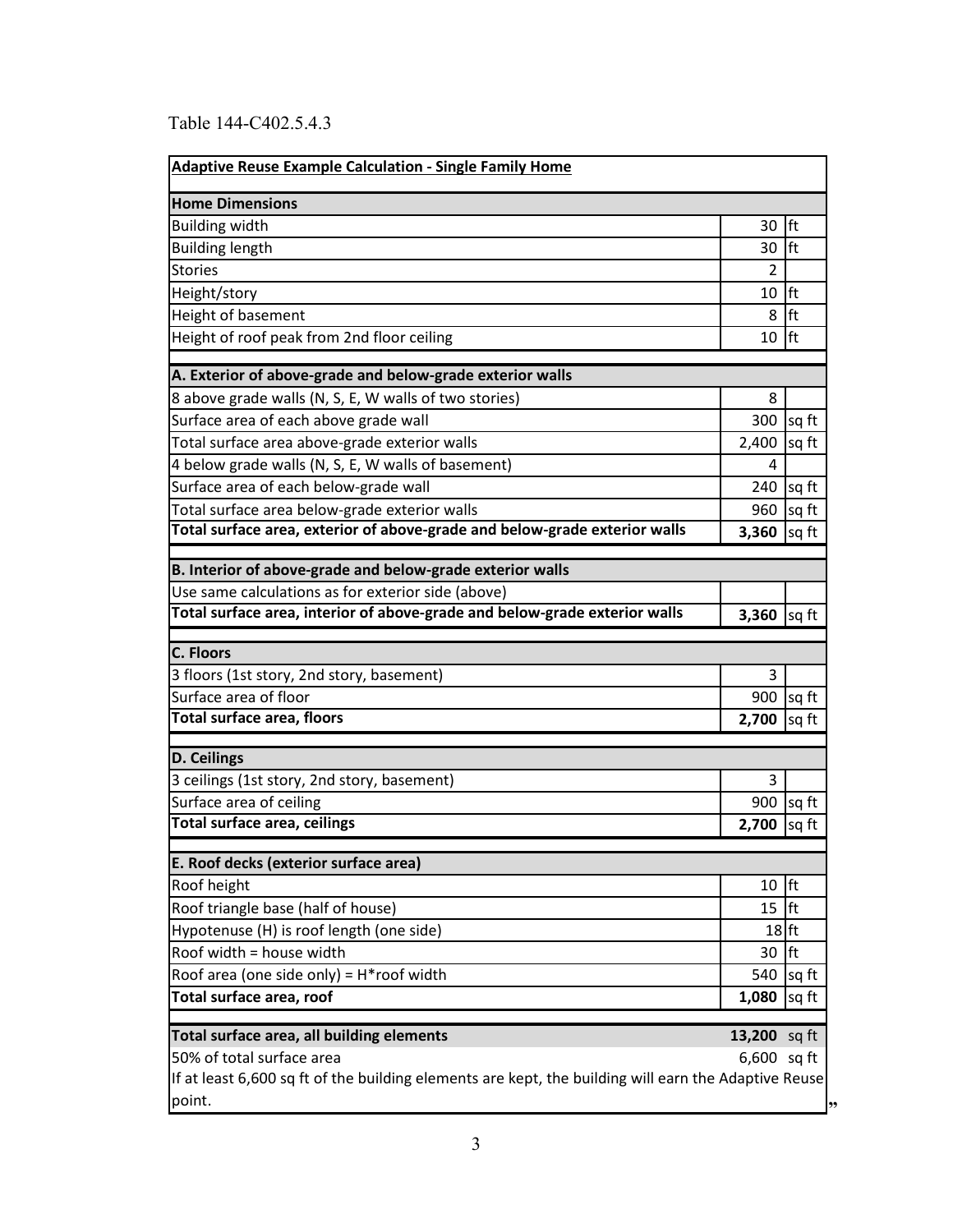D. Section 144-R502.5.3.7 is deleted and replaced by new Section R502.5.3.7 reading as follows:

## "144-R502.5.3.7

ELECTRIC VEHICLE PARKING SPACES shall be provided with a dedicated branch circuit, raceways, and all other electric vehicle charging equipment. All electrical systems and equipment shall be installed to meet the standards of the National Electric Code in effect at the time of application for a building or electrical permit. The branch circuit shall be identified for electric vehicle service in the service panel or subpanel directory. Electrical room(s) serving areas with EV PARKING SPACES shall be designed to accommodate the electrical equipment and distribution required to serve all of the ELECTRIC VEHICLE CHARGING STATIONS."

E. Section 144-R502.5.3.10 is deleted and replaced by new Section 144-R502.5.3.10 reading as follows:

## "144-R502.5.3.10

Except for Accessible EV PARKING SPACES and EV PARKING SPACES used for single family dwellings or two-family dwellings, each EV PARKING SPACE shall be posted with signage indicating that the space is only to be used for electric vehicle charging purposes. Days and hours of operations and any other restrictions on use of the parking space shall be included if time limits or tow-away provisions are to be enforced."

F. Section 144-R502.5.4.1 is deleted and replaced by new Section 144-R502.5.4.1, followed by new Sections 144-R502.5.4.2 and 144-R502.5.4.3, new Figure 144-R502.5.4.3, and new Table 144-R502.5.4.3, all reading as follows:

## "144-R502.5.4.1

The building must maintain 50% or more of the following five existing building elements, based on their total combined surface area.

- A. Exterior of above-grade and below-grade exterior walls
- B. Interior of above-grade and below-grade exterior walls
- C. Floors
- D. Ceilings
- E. Roof decks as defined by the Building Code of New York State (exterior surface area)

The 50% threshold relates to the total combined surface area of all listed building elements. Any individual elements, or portions thereof, may be replaced, as long as the total surface area of all the unaltered elements is at least 50% of the starting (preconstruction) total surface area of the elements.

144-R502.5.4.2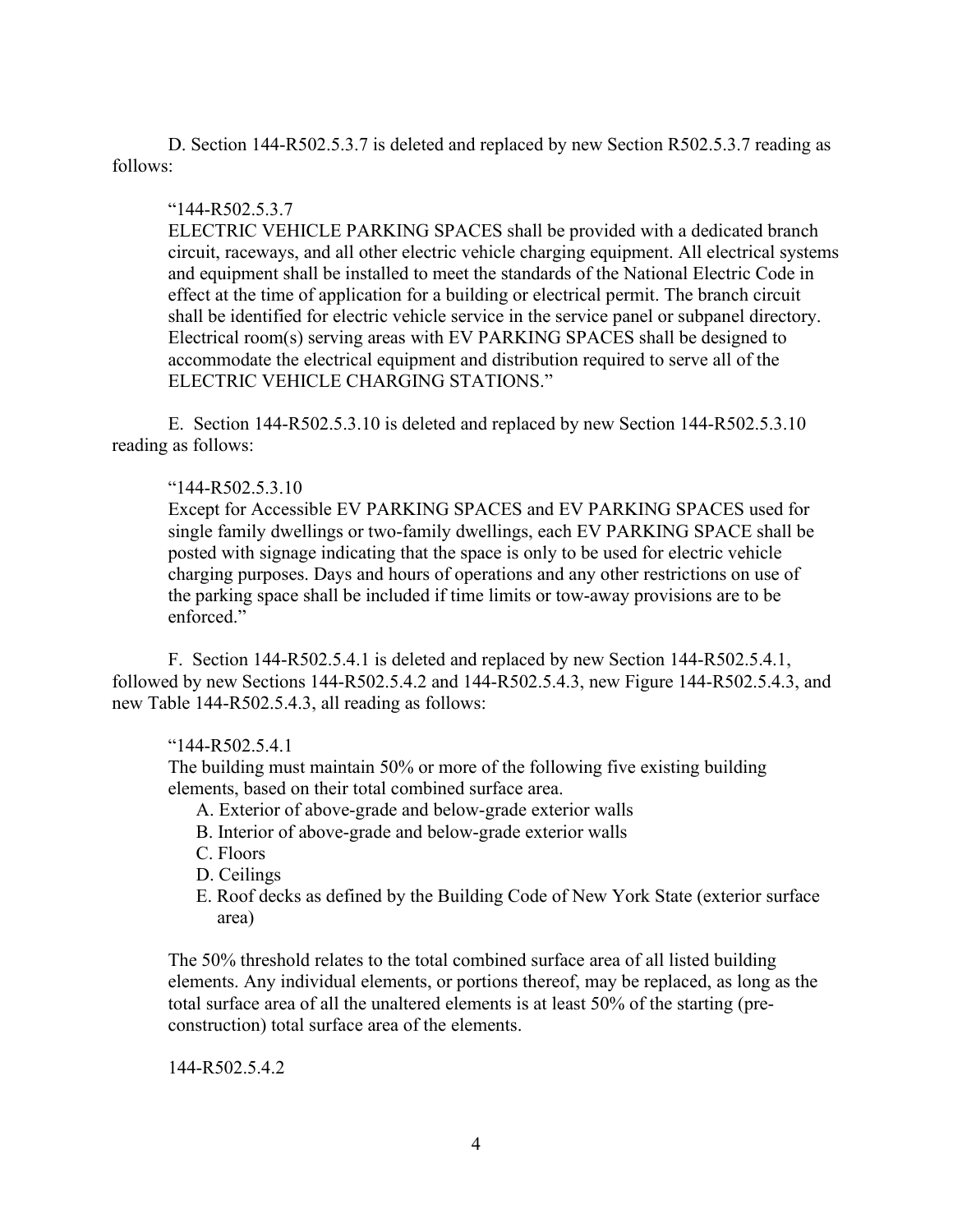Any insulation may be altered to the extent allowed by the ECCCNYS in effect at the time of building permit application. The existing building structure must be re-purposed for a different permitted use (for example, when an old school is adapted for use as apartments). A MAJOR RENOVATION of a building and re-use for the same purpose shall not be eligible for this point.

#### 144-R502.5.4.3 Examples

The diagrams and example calculation below are for informational purposes only. All requirements are included in 144-R502.5.4.1 and 144-R502.5.4.2, above. The simplified diagrams in Figure 144-R502.5.4.3 highlight which surface areas should be counted for two example buildings. An example calculation is provided in Table 144-R502.5.4.3. The diagram on the left shows a small residential building with a basement and an attic with insulation on the floor. The exterior surface area of the roof deck is counted, and the ceiling of the second story is counted; note that the floor of the attic is not counted. The diagram on the right shows a two-story commercial building with a flat roof and no basement or attic. Insulation is between the roof deck and the ceiling of the second story.

Figure 144-R502.5.4.3



Table 144-R502.5.4.3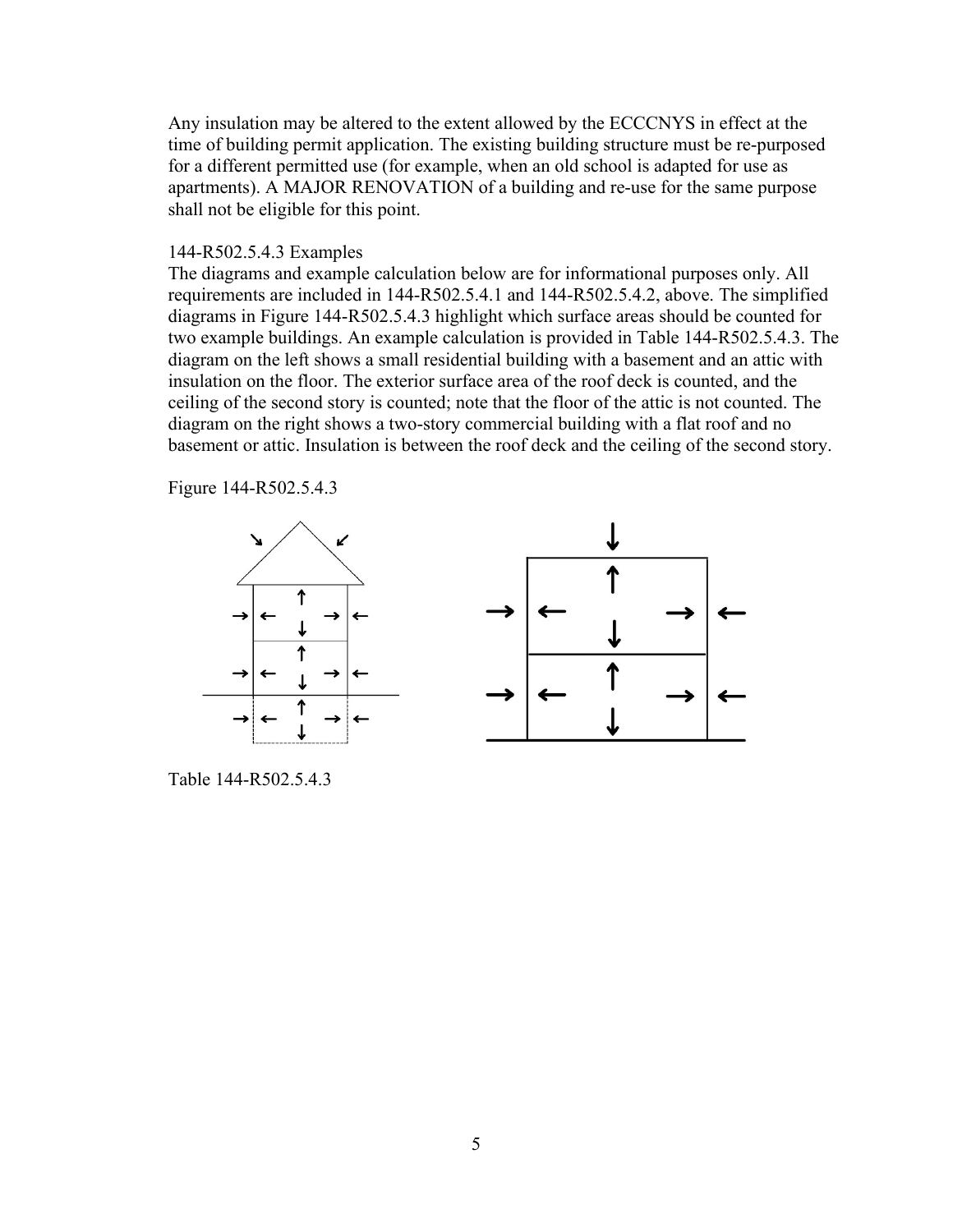| <b>Adaptive Reuse Example Calculation - Single Family Home</b>                                                  |                |                    |  |
|-----------------------------------------------------------------------------------------------------------------|----------------|--------------------|--|
| <b>Home Dimensions</b>                                                                                          |                |                    |  |
| <b>Building width</b>                                                                                           | 30             | <b>lft</b>         |  |
| <b>Building length</b>                                                                                          | 30   ft        |                    |  |
| <b>Stories</b>                                                                                                  | $\overline{2}$ |                    |  |
| Height/story                                                                                                    | $10$ Ift       |                    |  |
| Height of basement                                                                                              | 8              | <b>lft</b>         |  |
| Height of roof peak from 2nd floor ceiling                                                                      | 10             | <b>Ift</b>         |  |
| A. Exterior of above-grade and below-grade exterior walls                                                       |                |                    |  |
| 8 above grade walls (N, S, E, W walls of two stories)                                                           | 8              |                    |  |
| Surface area of each above grade wall                                                                           |                | 300   sq ft        |  |
| Total surface area above-grade exterior walls                                                                   | $2,400$ sq ft  |                    |  |
| 4 below grade walls (N, S, E, W walls of basement)                                                              | 4              |                    |  |
| Surface area of each below-grade wall                                                                           |                | 240 $\sqrt{sq}$ ft |  |
| Total surface area below-grade exterior walls                                                                   |                | $960$ sq ft        |  |
| Total surface area, exterior of above-grade and below-grade exterior walls                                      | 3,360          | sq ft              |  |
|                                                                                                                 |                |                    |  |
| B. Interior of above-grade and below-grade exterior walls<br>Use same calculations as for exterior side (above) |                |                    |  |
| Total surface area, interior of above-grade and below-grade exterior walls                                      | $3,360$ sq ft  |                    |  |
|                                                                                                                 |                |                    |  |
| <b>C. Floors</b>                                                                                                |                |                    |  |
| 3 floors (1st story, 2nd story, basement)                                                                       | 3              |                    |  |
| Surface area of floor                                                                                           |                | $900$ sq ft        |  |
| <b>Total surface area, floors</b>                                                                               | $2,700$ sq ft  |                    |  |
| D. Ceilings                                                                                                     |                |                    |  |
| 3 ceilings (1st story, 2nd story, basement)                                                                     | 3              |                    |  |
| Surface area of ceiling                                                                                         |                | 900   sq ft        |  |
| <b>Total surface area, ceilings</b>                                                                             | 2,700 sq ft    |                    |  |
| E. Roof decks (exterior surface area)                                                                           |                |                    |  |
| Roof height                                                                                                     | 10             | ft                 |  |
| Roof triangle base (half of house)                                                                              | 15             | <b>Ift</b>         |  |
| Hypotenuse (H) is roof length (one side)                                                                        | $18$ ft        |                    |  |
| Roof width = house width                                                                                        | 30   ft        |                    |  |
| Roof area (one side only) = $H*$ roof width                                                                     | 540            | sq ft              |  |
| Total surface area, roof                                                                                        | 1,080          | sq ft              |  |
|                                                                                                                 |                |                    |  |
| Total surface area, all building elements                                                                       | 13,200 sq ft   |                    |  |
| 50% of total surface area                                                                                       | $6,600$ sq ft  |                    |  |
| If at least 6,600 sq ft of the building elements are kept, the building will earn the Adaptive Reuse<br>point.  |                |                    |  |